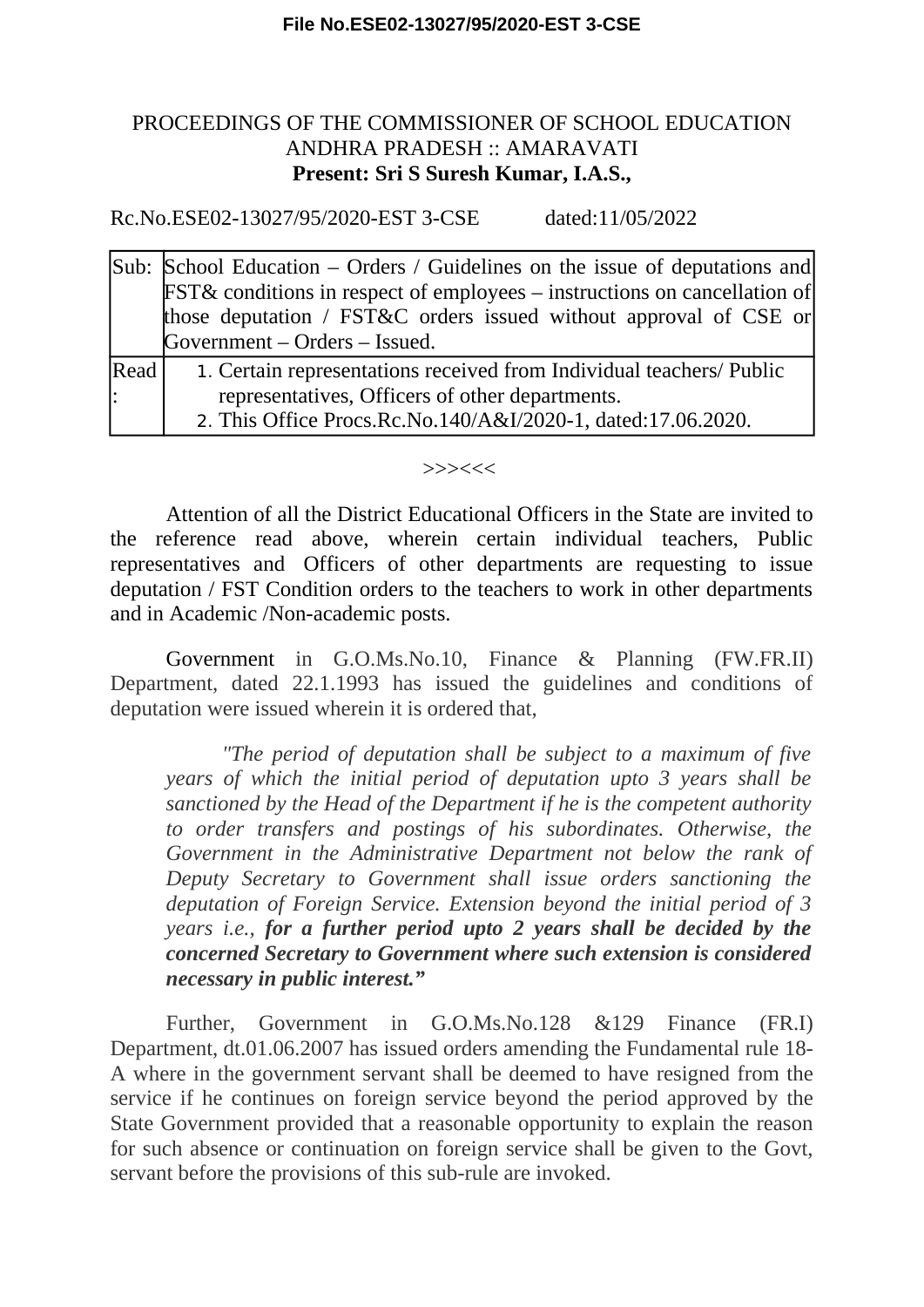Further Government in G.O.Ms.No.2, Finance(FR.II)Department., Dated: 02.01.2010 have issued orders stipulating the cooling period between One deputation to another deputation of Government employees who have availed the maximum period of deputation of 5 years either in one organization or in different organizations, they have to necessarily work at least one year in the parent department before they are considered for further deputation to any organization.

In the reference  $2<sup>nd</sup>$  read above orders were issued regarding Strengthening of all Teacher Education Institutions by filling up of all the regular vacancies in IASEs, CTE, DIETs and B.P.Ed by way deputations from eligible HM/School Assistants duly constituting Committee.

As per the above guidelines / rules issued by the Government from time to time it is evident that, certain District Educational Officers have deviated the rules. Therefore all the District Educational Officers in the state are hereby instructed to:

- i. Review all the deputation orders issued by them in terms of the G.Os mentioned above without the approval of HoD i.e., Commissioner of School Education, AP, Amaravathi with regard to the persons deputed below 3 Years, duly cancelling all the deputation awarded to teachers / Head Masters. Fresh proposals may be send to Commissioner of School Education, AP, Amaravati with proper justification only in case where the deputation is so essential and unavoidable.
- ii. To submit proposals for ratification in respect of deputations of teachers / Head Masters working under the control of Samagra Siksha in the State / districts if it is done as per the approval of three men Committee, but without approval of Commissioner of School Education, AP.
- iii.To fix up the responsibility on the concerned officers deviating the norms and continuing the teachers on deputation without orders of HOD / Government and extending their services beyond 3 Years / 5 Years without following cooling period and re-appointing the individuals on deputation basis under Foreign Service terms and conditions.
- iv. To initiate action against the Government servant who is continuing on Foreign Service beyond period approved by the Government as per G.O.Ms.No.128 &129 Finance (FR.I) Department, dt.01.06.2007.

Further all the District Educational Officers in the State are instructed to cancel all the deputation orders issued basing on the instructions issued vide this office Procs.Rc.No.140/A&I/2020-1, dated:17.06.2020 to the teachers working in Teacher Education Institutions i.e., DIETs/CTEs/ IASEs/B.P.Ed. Separate guidelines / instructions will be issued for filling up of all the regular vacancies